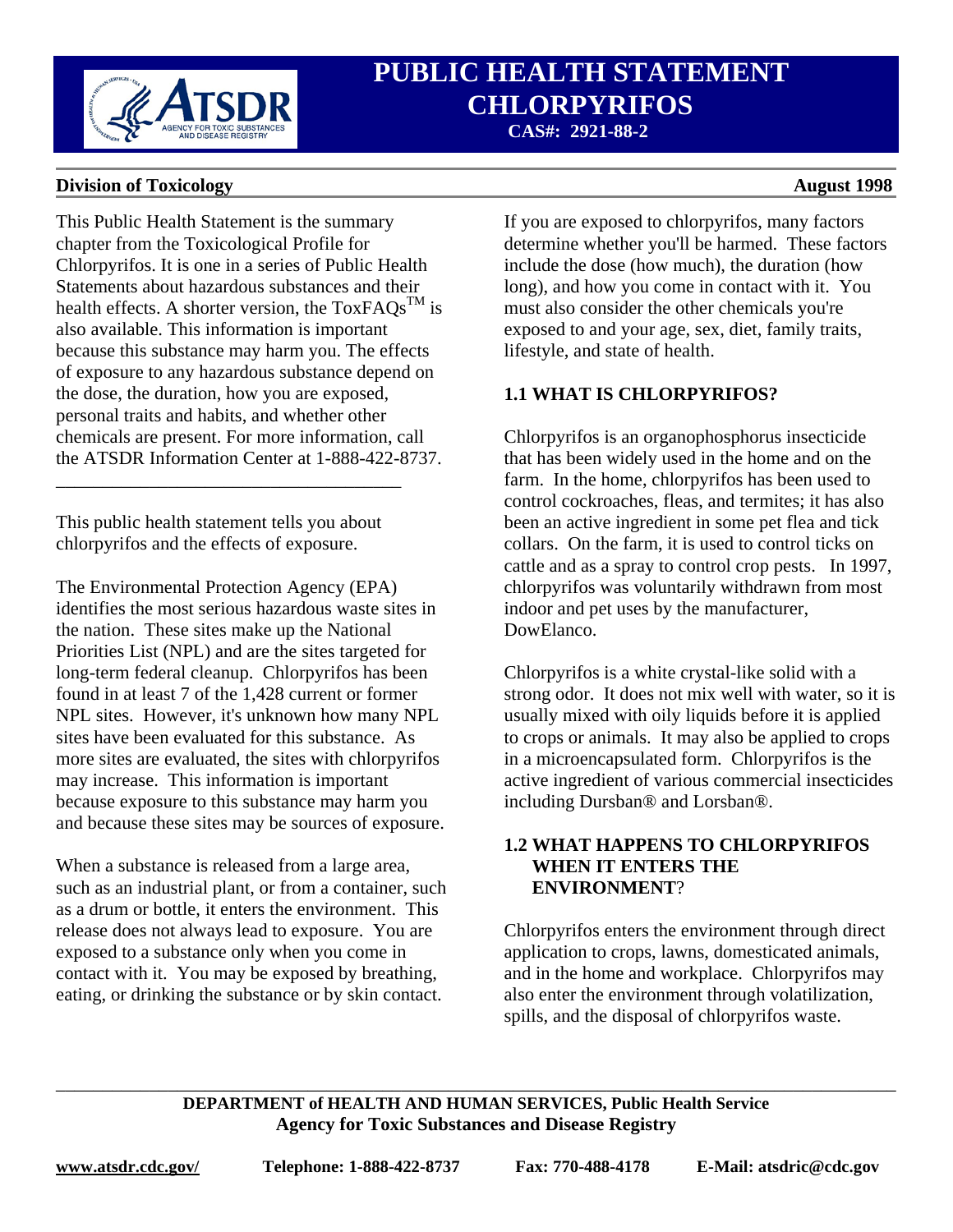

# **Division of Toxicology** August 1998 **August 1998**

Chlorpyrifos that has been applied to the soil generally stays in the area where it has been applied because it sticks tightly to soil particles. Because of this, there is a low chance that chlorpyrifos will be washed off the soil and enter local water systems. Also, since it does not mix well with water, if it does get into the natural waters, it will be in small amounts and will remain on or near the surface and will evaporate. Volatilization is the major way in which chlorpyrifos disperses after it has been applied. Once in the environment (soil, air, or water), chlorpyrifos is broken down by sunlight, bacteria, or other chemical processes.

# **1.3 HOW MIGHT I BE EXPOSED TO CHLORPYRIFOS?**

You can be exposed to chlorpyrifos in many places because of its wide range of uses. You can be exposed to it in your home or office if chlorpyrifos has recently been used to control household pests such as fleas or cockroaches. Exposure can also occur outside your home if chlorpyrifos has been applied to the ground around the foundation to control termites. Chlorpyrifos degrades rapidly in the environment; however, low levels may persist for long periods of time after it has been applied either inside or outside the home. Opening windows before and after chlorpyrifos spraying rapidly lowers airborne levels in a house.

You can also be exposed to chlorpyrifos in a farm setting. The greatest risk occurs soon after a crop has been sprayed, because that is when its levels will be the highest. However, chlorpyrifos rapidly degrades and becomes bound to plants and the ground. The EPA recommends a 24-hour waiting period before entering fields where chlorpyrifos has been applied. In addition, there is the risk of

exposure to chlorpyrifos when it is being prepared for use. Care should be taken to ensure that only a licensed applicator sprays chlorpyrifos, and that unnecessary or unprotected individuals remain away from the site of application during the spraying.

Chlorpyrifos can also be found at some waste disposal sites, so exposure to higher levels than what is commonly found after home or commercial use may occur there.

# **1.4 HOW CAN CHLORPYRIFOS ENTER AND LEAVE MY BODY?**

Chlorpyrifos can enter your body through your mouth, lungs, and skin. After being eaten or drunk, chlorpyrifos quickly passes from the intestines to the bloodstream, where it is distributed to the rest of the body. It can also enter the body through the lungs by breathing chlorpyrifos sprays or dust. When chlorpyrifos enters the body this way, it passes quickly into the blood. It may also enter your body through the skin, but the chances of being exposed to harmful levels of chlorpyrifos this way are not as great as with inhalation and oral exposure, because the amount that gets through the skin is relatively small (less than 3% of what was put on the skin). Dermal exposure of infants represents a greater health risk than with adults because of the texture of infant skin and because infants laying or crawling on an area sprayed with chlorpyrifos may have a greater amount of their skin exposed to chlorpyrifos. Infants crawling on areas recently sprayed with chlorpyrifos may also be exposed to greater amounts of chlorpyrifos through inhalation of its vapors.

## \_\_\_\_\_\_\_\_\_\_\_\_\_\_\_\_\_\_\_\_\_\_\_\_\_\_\_\_\_\_\_\_\_\_\_\_\_\_\_\_\_\_\_\_\_\_\_\_\_\_\_\_\_\_\_\_\_\_\_\_\_\_\_\_\_\_\_\_\_\_\_\_\_\_\_\_\_\_\_\_\_\_\_\_\_\_\_\_\_\_ **DEPARTMENT of HEALTH AND HUMAN SERVICES, Public Health Service Agency for Toxic Substances and Disease Registry**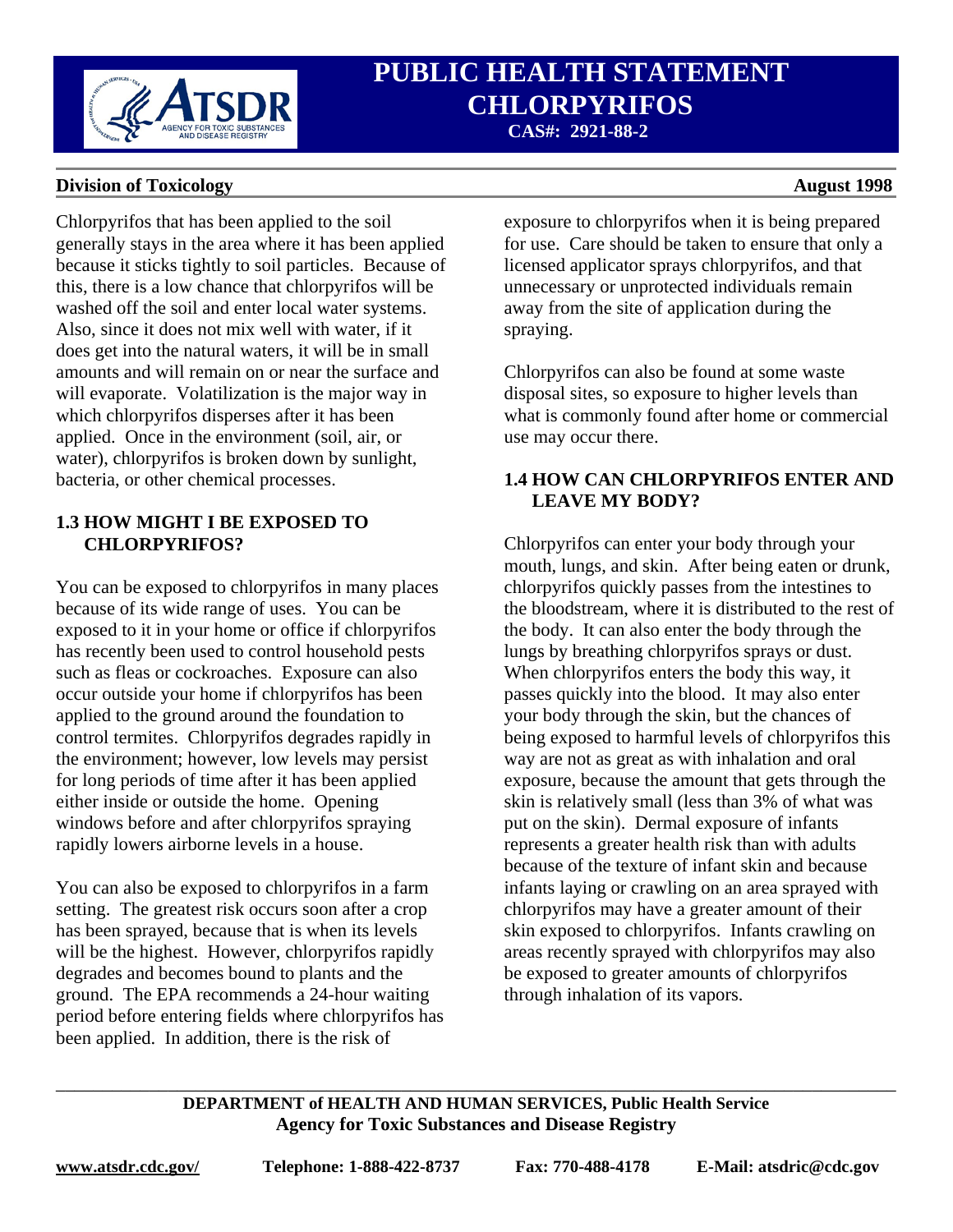

## **Division of Toxicology August 1998**

# **1.5 HOW CAN CHLORPYRIFOS AFFECT MY HEALTH?**

To protect the public from the harmful effects of toxic chemicals and to find ways to treat people who have been harmed, scientists use many tests.

One way to see if a chemical can harm people is to learn how the chemical is absorbed, used, and released by the body; for some chemicals, animal testing may be necessary. Animal testing may also be used to identify health effects such as cancer or birth defects. Without laboratory animals, scientists would lose a basic method to get information needed to make wise decisions to protect public health. Scientists have the responsibility to treat research animals with care and compassion. Laws today protect the welfare of research animals, and scientists must comply with strict animal care guidelines.

In people, short-term oral exposure (one day) to low (milligrams) levels of chlorpyrifos can cause dizziness, fatigue, runny nose or eyes, salivation, nausea, intestinal discomfort, sweating, and changes in heart rate. Short-term oral exposure to much higher (grams) levels of chlorpyrifos may cause paralysis, seizures, loss of consciousness, and death. Reports in people also show that short-term exposure to chlorpyrifos may cause muscle weakness weeks after the original symptoms have disappeared. Other effects of exposure to chlorpyrifos include changes in behavior or sleeping pattern, mood changes, and effects on the nerves and/or muscles in the limbs (which may appear as odd sensations such as numbness or tingling, or as muscle weakness). The EPA has not classified chlorpyrifos for carcinogenicity (Class D).

# **EXPOSED TO CHLORPYRIFOS? 1.6 IS THERE A MEDICAL TEST TO DETERMINE WHETHER I HAVE BEEN**

There is a general test that can be performed to determine if you have been exposed to carbamate or organophosphate insecticides. Those types of pesticides inhibit the activity of acetylcholinesterase, the enzyme responsible for inactivating acetylcholine, the compound ultimately responsible for most of the toxic symptoms seen with chlorpyrifos. The test measures the activity of the enzyme acetylcholinesterase in the blood or a similar enzyme, pseudocholinesterase, in the plasma, or both. If enzyme activity is inhibited, then exposure to an organophosphate or carbamate pesticide is suspected. There is also a biochemical test that can determine if you have been specifically exposed to chlorpyrifos. After chlorpyrifos enters the body, it is changed by the liver into other forms of the compound that may or may not be less toxic than the original material. The major nontoxic chlorpyrifos metabolic product formed by the liver is 3,5,6-trichloro-2-pyridinol, or TCP. TCP is primarily eliminated from the body in the urine and can be detected in the urine using readily available laboratory equipment. The extent of the exposure, length of time after exposure, and the amount of water in the body will affect the level of TCP in the urine. Typically, TCP can be found in the urine for several days after exposure to chlorpyrifos. In addition to chlorpyrifos, TCP is a metabolite of methyl chlorpyrifos and triclopyr. TCP may also be found in the environment, but it is unlikely that urinary levels of TCP result from environmental-TCP exposure. Direct exposure to chlorpyrifos or chlorpyrifos-like compounds is the most likely cause.

**DEPARTMENT of HEALTH AND HUMAN SERVICES, Public Health Service Agency for Toxic Substances and Disease Registry** 

\_\_\_\_\_\_\_\_\_\_\_\_\_\_\_\_\_\_\_\_\_\_\_\_\_\_\_\_\_\_\_\_\_\_\_\_\_\_\_\_\_\_\_\_\_\_\_\_\_\_\_\_\_\_\_\_\_\_\_\_\_\_\_\_\_\_\_\_\_\_\_\_\_\_\_\_\_\_\_\_\_\_\_\_\_\_\_\_\_\_

| /www.atsdr.cdc.gov | Telephone: 1-888-422-8737 | Fax: 770-488-4178 | E-Mail: atsdric@cdc.gov |
|--------------------|---------------------------|-------------------|-------------------------|
|--------------------|---------------------------|-------------------|-------------------------|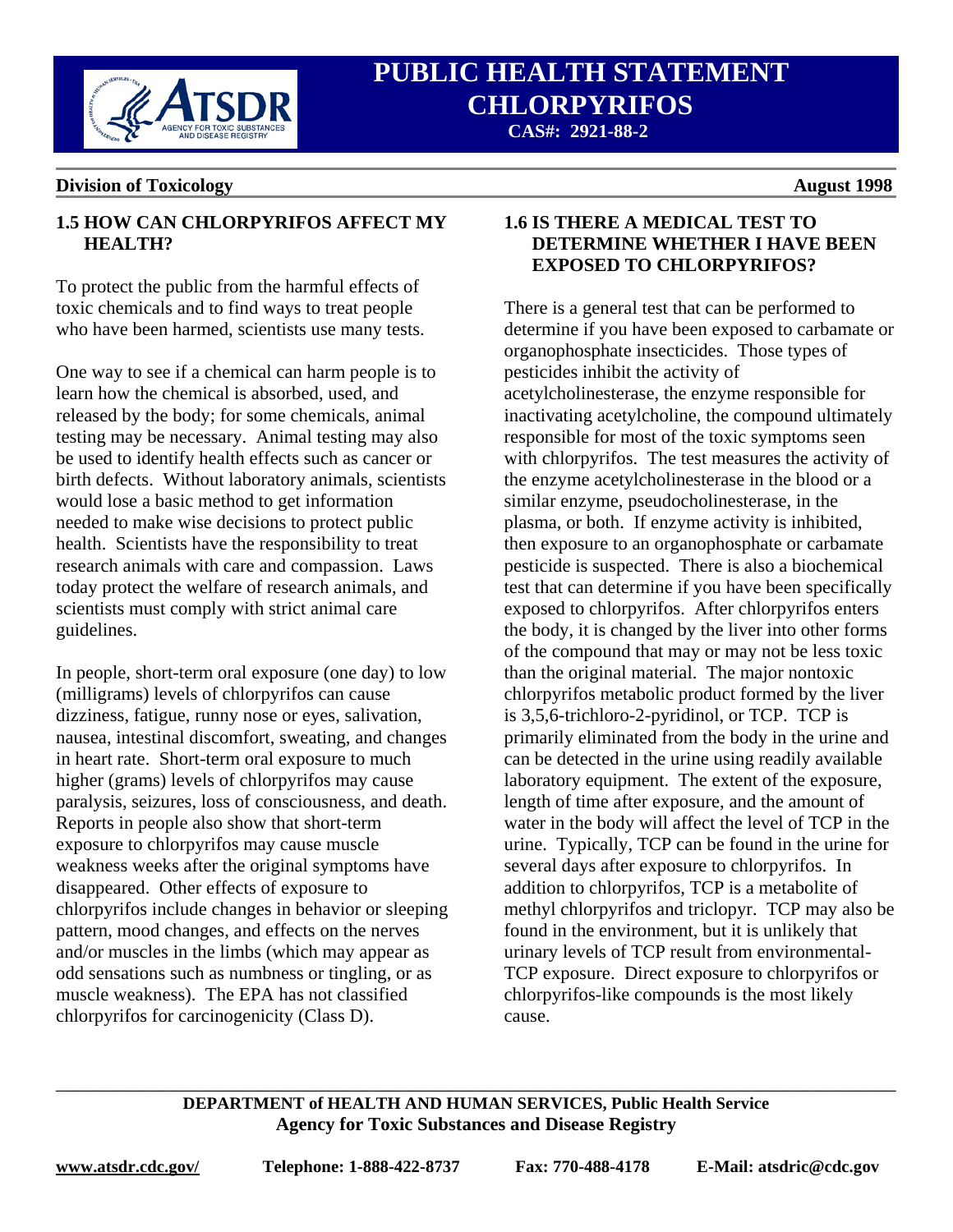

## **Division of Toxicology August 1998**

# **1.7 WHAT RECOMMENDATIONS HAS THE FEDERAL GOVERNMENT MADE TO PROTECT HUMAN HEALTH?**

The federal government develops regulations and recommendations to protect public health. Regulations can be enforced by law. Federal agencies that develop regulations for toxic substances include the Environmental Protection Agency (EPA), the Occupational Safety and Health Administration (OSHA), and the Food and Drug Administration (FDA). Recommendations, on the other hand, provide valuable guidelines to protect public health but cannot be enforced by law. Federal organizations that develop recommendations for toxic substances include the Agency for Toxic Substances and Disease Registry (ATSDR) and the National Institute for Occupational Safety and Health (NIOSH).

 then the levels are adjusted to help protect people. Regulations and recommendations can be expressed in not-to-exceed levels in air, water, soil, or food that are usually based on levels that affect animals; Sometimes these not-to-exceed levels differ among federal organizations because of different exposure times (an 8-hour workday or a 24-hour day), the use of different animal studies, or other factors.

Recommendations and regulations are also periodically updated as more information becomes available. For the most current information, check with the federal agency or organization that provides it. Some regulations and recommendations for chlorpyrifos include the following:

Chlorpyrifos is one of a list of chemicals regulated under "The Emergency Planning and Community

Right-to-Know Act of 1986" (EPCRA). This requires owners and operators of certain facilities that manufacture, import, process, or otherwise use the chemicals on this list to report their release of those chemicals to any environmental media annually.

Chlorpyrifos is designated a hazardous substance and subject to regulations in the Federal Water Pollution Act and the Clean Water Act. EPA has established tolerances for chlorpyrifos in raw agricultural commodities, foods, and animal feeds.

# **1.8 WHERE CAN I GET MORE INFORMATION?**

## **If you have any more questions or concerns, please contact your community or state health or environmental quality department or:**

Agency for Toxic Substances and Disease Registry Division of Toxicology 1600 Clifton Road NE, Mailstop F-32 Atlanta, GA 30333

## **Information line and technical assistance:**

Phone: 888-422-8737 FAX: (770)-488-4178

ATSDR can also tell you the location of occupational and environmental health clinics. These clinics specialize in recognizing, evaluating, and treating illnesses resulting from exposure to hazardous substances.

**DEPARTMENT of HEALTH AND HUMAN SERVICES, Public Health Service Agency for Toxic Substances and Disease Registry** 

\_\_\_\_\_\_\_\_\_\_\_\_\_\_\_\_\_\_\_\_\_\_\_\_\_\_\_\_\_\_\_\_\_\_\_\_\_\_\_\_\_\_\_\_\_\_\_\_\_\_\_\_\_\_\_\_\_\_\_\_\_\_\_\_\_\_\_\_\_\_\_\_\_\_\_\_\_\_\_\_\_\_\_\_\_\_\_\_\_\_

www.atsdr.cdc.gov/

**www.atsdr.cdc.gov/ Telephone: 1-888-422-8737 Fax: 770-488-4178 E-Mail: atsdric@cdc.gov**